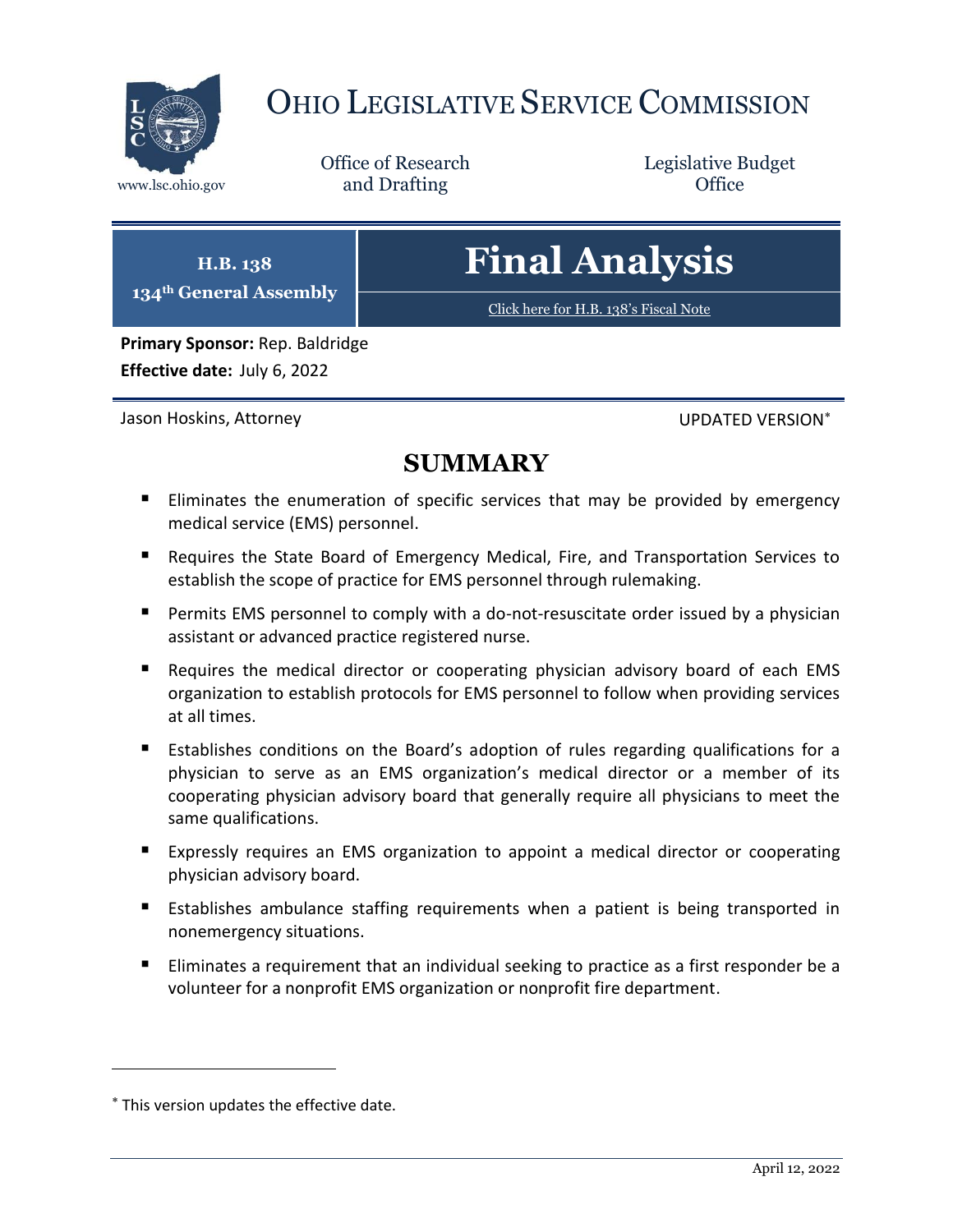Permanently reauthorizes EMS personnel who have received proper training to (1) administer COVID-19 tests and (2) collect and label test specimens.

## **DETAILED ANALYSIS**

#### **Services by EMS personnel**

The act modifies the laws governing the services that may be provided by first responders, emergency medical technicians-basic, emergency medical technicians-intermediate, and paramedics (EMS personnel). Prior law enumerated the services that each type of EMS personnel could provide. The act eliminates this enumeration and, instead, requires the State Board of Emergency Medical, Fire, and Transportation Services to establish the scope of practice for each type of EMS personnel through the rulemaking process. $1$ 

The act makes two additional changes related to the general practice of EMS personnel. First, it permits EMS personnel to comply with a do-not-resuscitate (DNR) order issued by a physician assistant or advanced practice registered nurse.<sup>2</sup> Prior law permitted EMS personnel to comply with a DNR order only when issued by a physician. Second, the act requires the medical director or cooperating physician advisory board of each EMS organization to establish protocols to be followed by EMS personnel when providing all services. Prior law required that these protocols be established only for circumstances when communications failed or were prevented and a patient's life was in immediate danger.<sup>3</sup>

#### **Qualifications of EMS organization medical directors**

Continuing law authorizes the Board to adopt rules regarding the minimum qualifications of persons who provide medical direction to EMS personnel.<sup>4</sup> The rules previously adopted by the Board required a physician to meet several qualifications to serve as a medical director of an EMS organization. Under those rules, a physician was required present to the Board evidence that the physician either (1) held national board certification in emergency medicine, (2) had completed an emergency medicine residency program, (3) held national board certification in a designated medical specialty and had completed an emergency medical services or emergency medicine fellowship, or (4) held a national subspecialty board certification in emergency medical services. A physician who could not provide evidence of any of those qualifications could still become a medical director upon the completion of an approved EMS medical director course.<sup>5</sup>

The act establishes several conditions regarding the Board's authority to adopt rules about the qualifications to serve as a medical director of an EMS organization or as a member of

 $1$  R.C. 4765.11, 4765.35, 4765.37, 4765.38, and 4765.39.

<sup>&</sup>lt;sup>2</sup> R.C. 4765.35(B)(2), 4765.37(B)(2), 4765.38(B)(2), and 4765.39(B)(2).

 $3$  R.C. 4765.41.

 $4$  R.C. 4765.11(A)(22).

 $5$  Ohio Administrative Code 4765-3-05(A)(6), (B), and (C).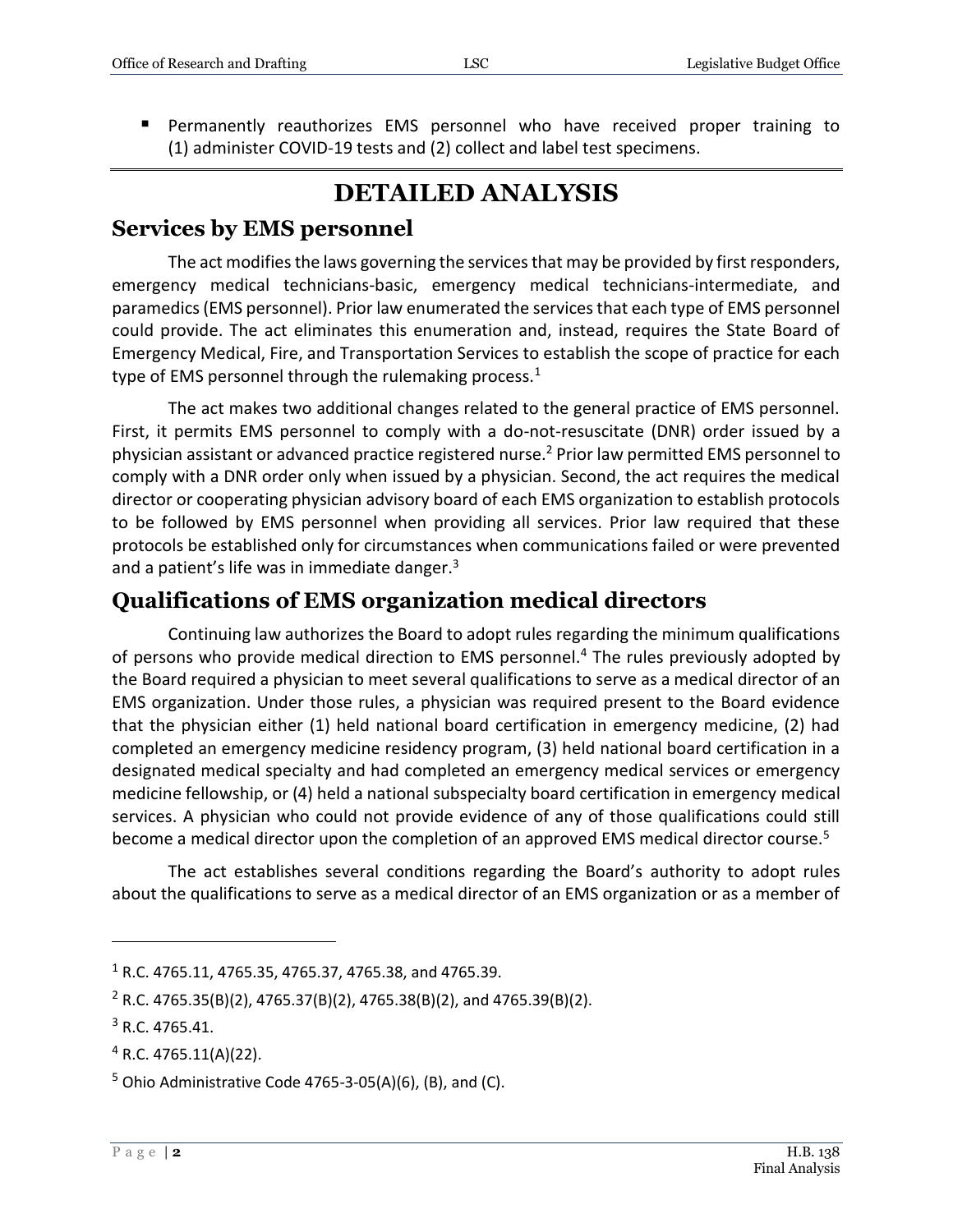a physician advisory board. These conditions generally require that all physicians meet the same qualifications regarding medical experience and the completion of a medical director course.<sup>6</sup>

Concerning medical experience, the act prohibits the Board from limiting eligibility to serve as a medical director to only physicians who have completed a residency or fellowship program in emergency medicine or a related area or those who are certified or eligible to be certified in a specialty or subspecialty of emergency medicine or a related area. With respect to completing a medical director course, the Board must permit a physician who has completed a residency or fellowship program in emergency medicine or a related field to use completion of that program as evidence of having completed a medical director course.<sup>7</sup>

The act specifies that the above conditions apply only to physicians who are appointed to serve in either capacity on or after July 6, 2022, the act's effective date.<sup>8</sup>

Additionally, the act expressly requires each EMS organization to appoint a medical director or a cooperating physician advisory board.<sup>9</sup> Continuing law makes references to the existence of a medical director or physician advisory board for an EMS organization, including notification of their identities to the Board, but had not previously specifically addressed the appointment of these individuals.

#### **Ambulance staffing for nonemergency patient transports**

The act establishes requirements regarding the staffing levels of an ambulance when transporting a patient in nonemergency situations. The act defines "nonemergency transport" as the transportation of a convalescent, nonambulatory individual who requires routine transportation to or from a medical appointment or service and does not require medical monitoring, aid, care, or treatment during the transport to the destination facility.<sup>10</sup>

During nonemergency transport, an ambulance is required to be staffed by at least two individuals. One individual (the driver) must meet the requirements to drive an ambulance in a nonemergency situation, as established in rules adopted by the Board. The act specifies that the driver does not necessarily need to be an EMT or paramedic. The second individual must be an EMT (at the basic or intermediate level) or a paramedic. The act requires the Board to adopt any necessary rules to implement these requirements.<sup>11</sup>

 $6$  R.C. 4765.42(B).

 $7$  R.C. 4765.42(B)(1) and (2).

<sup>8</sup> Section 3.

 $9$  R.C. 4765.42(A).

 $10$  R.C. 4765.431(A)(3).

<sup>11</sup> R.C. 4765.431.